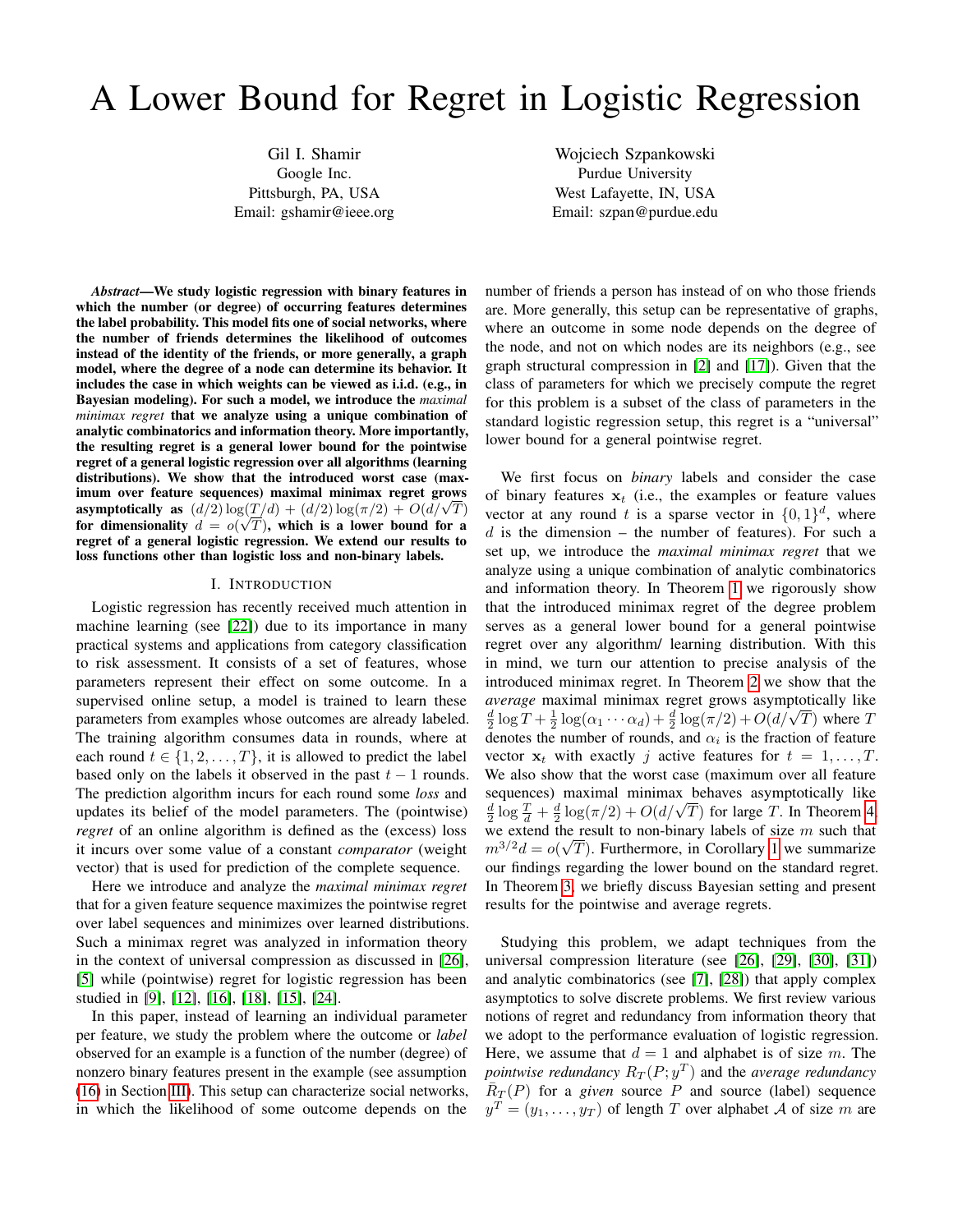defined as

$$
R_T(P; y^T) = L(y^T) + \log P(y^T),
$$
  

$$
\bar{R}_T(P) = \mathbf{E}[L(Y^T)] - H_T(P),
$$

where  $H_T(P)$  is the entropy for a block of length T, **E** denotes the expectation, and  $L(y^T)$  is the code length of some code  $L(\cdot)$  (both redundancy quantities are implicitly functions of the code). In online learning – and indeed in information theory – one ignores the integer nature of the length and replace it by  $L(y^T) = -\log Q(y^T)$  for some unknown distribution Q that approximates P. The definitions above imply a probabilistic setting, in which there is some source that generated the data. A non-probabilistic setting considers *individual sequences* (see, e.g., [\[26\]](#page-5-1)), where we define the *maximal* or *worst case* redundancy as

$$
R_T^*(Q, P) = \max_{y^T} [-\log Q(y^T) + \log P(y^T)].
$$

In practice, one can only hope to have some knowledge about a family of sources  $S$  that generates real data. Following Davisson [\[4\]](#page-5-16), we define the average minimax redundancy  $\overline{R}_T(\mathcal{S})$  and the worst case (maximal) minimax redundancy  $R_T^*(\mathcal{S})$  for family  $\mathcal S$  as follows

$$
\bar{R}_T(\mathcal{S}) = \min_{Q} \sup_{P \in \mathcal{S}} \sum_{y^T} P(y^T) \log[P(y^T)/Q(y^T)],
$$
  

$$
R_T^*(\mathcal{S}) = \min_{Q} \sup_{P \in \mathcal{S}} \max_{y^T} \{ \log[P(y^T)/Q(y^T)] \}.
$$

In words, we search for the best code or distribution  $Q$  for the worst source  $P$  on average and for the worst label sequence  $y<sup>T</sup>$  for individual sequences.

There are other measures of optimality for coding, gambling, learning, and prediction that are used in universal modeling, learning, and coding. We refer here to minimax *regrets* defined as follows (cf. [\[5\]](#page-5-2), [\[30\]](#page-5-12), [\[31\]](#page-5-13)):

$$
\bar{r}_T(\mathcal{S}) = \min_{Q} \sup_{P \in \mathcal{S}} \mathbf{E}_P[-\log Q(y^T) + \log \sup_{P \in \mathcal{S}} P(y^T)],
$$
  

$$
r_T^*(\mathcal{S}) = \min_{Q} \max_{y^T} [-\log Q(y^T) + \log \sup_{P \in \mathcal{S}} P(y^T)],
$$

and to the maxmin regret

$$
\underline{r}_T(\mathcal{S}) = \sup_{P \in \mathcal{S}} \min_{Q} \mathbf{E}[-\log Q(y^T) + \log \sup_{P \in \mathcal{S}} P(y^T)].
$$

We call  $\bar{r}_T(\mathcal{S})$  the *average* minimax regret,  $r_T^*(\mathcal{S})$  the worst case (maximal) minimax regret and  $r_T(\mathcal{S})$  the maxmin regret. Clearly,  $\overline{R}_T(\mathcal{S}) \leq \overline{r}_T(\mathcal{S})$ , and,  $r_T^*(\mathcal{S}) = R_T^*(\mathcal{S})$ .

In [\[5\]](#page-5-2) it is also shown that if the maximum likelihood distribution belongs to the convex hull of S, then  $R^*_T(S)$  –  $\overline{R}_T(\mathcal{S}) = O(c_T(\mathcal{S}))$  where

$$
c_T(\mathcal{S}) = \sum_{y^T} P(y^T) \log \frac{\sup_{P \in \mathcal{S}} P(y^T)}{P(y^T)}.
$$

Furthermore, it is known [\[5\]](#page-5-2), [\[19\]](#page-5-17), [\[21\]](#page-5-18), [\[23\]](#page-5-19), [\[27\]](#page-5-20), [\[30\]](#page-5-12), [\[31\]](#page-5-13) that for a large class of sources (up to Markovian but not for non-Markovian [\[8\]](#page-5-21), [\[5\]](#page-5-2)) the redundancy grows as  $\frac{m-1}{2} \log T$ 

when the alphabet size m is fixed and  $\frac{m-1}{2} \log(T/m)$  for  $m = o(T)$  (see [\[19\]](#page-5-17), [\[23\]](#page-5-19), [\[29\]](#page-5-11)). In fact in [29] full asymptotic expansions were derived for all ranges of m.

Finally, we review the ML literature with respect to pointwise regret. To the best of our knowledge, in the ML literature, [\[16\]](#page-5-5) was first to demonstrate results that suggest that pointwise regret for logistic regression grows like  $O(d \log T/d)$  for fixed dimension d and  $m = 2$ . This was further generalized in [\[9\]](#page-5-3) to all m. The authors of [\[16\]](#page-5-5) used *Bayesian model averaging*. The  $O(\log T)$  pointwise and individual sequence regret can be achieved for the single dimensional problem with gradient methods based approaches, as was demonstrated in [\[18\]](#page-5-6). The authors of [\[18\]](#page-5-6) then posed the problem of what happens for larger dimensions. Subsequently, [\[9\]](#page-5-3) demonstrated how to achieve regret bounds of  $O(d \log(T/d))$  with Bayesian model averaging. These results were strengthened in [\[24\]](#page-5-8), which also provided matching lower bounds (see also [\[13\]](#page-5-22)). We should point out that our results on minimax regret, which we show below, are not restricted to Bayesian modeling.

## II. PROBLEM FORMULATION AND NOTATION

We denote by  $\mathbf{x}_t = (x_{1,t}, \dots, x_{d,t})$  a *d*-dimensional *binary* feature vector. Throughout we assume that a feature is binary, that is,  $x_{i,t} \in \{0,1\}$  for  $t = 1, \ldots, T$ . Notice that  $\mathbf{x}^T$  is a  $T \times d$ matrix with  $\mathbf{x}_t = (x_{1,t}, \dots, x_{d,t})$  as a row. The label binary vector is denoted as  $y^T = (y_1, \dots, y_T)$  with  $y_t \in \{-1, 1\}$ . Finally,  $\mathbf{w}_t = (w_{1,t}, \dots, w_{d,t})$  is a *d*-dimensional vector of feature weights. In this paper, we do not address the method used to learn the weights (e.g., gradient method or Bayesian mixing). Instead, we assume that the weights are *exchangeable* (see assumption (D) in the next section) leading to our model in which the number of features determines the label probability. Notice that a practical learning algorithm will be agnostic to the vector w, and instead will learn "features", which are a function of the degree of  $x_t$ , i.e., the number of nonzero components in  $x_t$ .

The *logistic loss* of an algorithm that *plays*  $w_t$  at round t is

$$
L(y^T | \mathbf{x}^T, \mathbf{w}^T) := \sum_{t=1}^T \log\left[1 + \exp(-y_t \langle \mathbf{x}_t, \mathbf{w}_t \rangle)\right]
$$
 (1)

where  $\langle \mathbf{x}_t, \mathbf{w}_t \rangle = \sum_{i=1}^d x_{i,t} w_{i,t}$ . It is convenient to write  $\ell(y_t|\mathbf{x}_t, \mathbf{w}_t) := \log [1 + \exp(-y_t\langle \mathbf{x}_t, \mathbf{w}_t \rangle)].$  Both  $\ell(y_t|\mathbf{x}_t, \mathbf{w}_t)$ and  $L(y^T | \mathbf{x}^T, \mathbf{w}^T)$  depend on  $\mathbf{x}_t$  and  $\mathbf{w}_t$  only through the product  $\langle \mathbf{x}_t, \mathbf{w}_t \rangle$ .

The probability of a label is given by

<span id="page-1-0"></span>
$$
P(y_t|\mathbf{x}_t, \mathbf{w}_t) = \frac{1}{1 + \exp(-y_t \langle \mathbf{x}_t, \mathbf{w}_t \rangle)}
$$
(2)

and then  $\ell(y_t|\mathbf{x}_t, \mathbf{w}_t) = -\log P(y_t|\mathbf{x}_t, \mathbf{w}_t)$ . However, in many applications (e.g., when approximating the logistic function by a Gaussian distribution) it is desirable to consider a larger class of loss function (e.g., see [\[25\]](#page-5-23)). Since the logistic function depends only on the product  $y_t \langle \mathbf{x}_t, \mathbf{w}_t \rangle$  we set  $w_t = \langle \mathbf{x}_t, \mathbf{w}_t \rangle$  and define a function  $F(w)$  that satisfies the following properties

<span id="page-1-1"></span>
$$
F(-w) = 1 - F(w), \ F(0) = .5, \ F(-\infty) = 0, F(\infty) = 1.
$$
\n(3)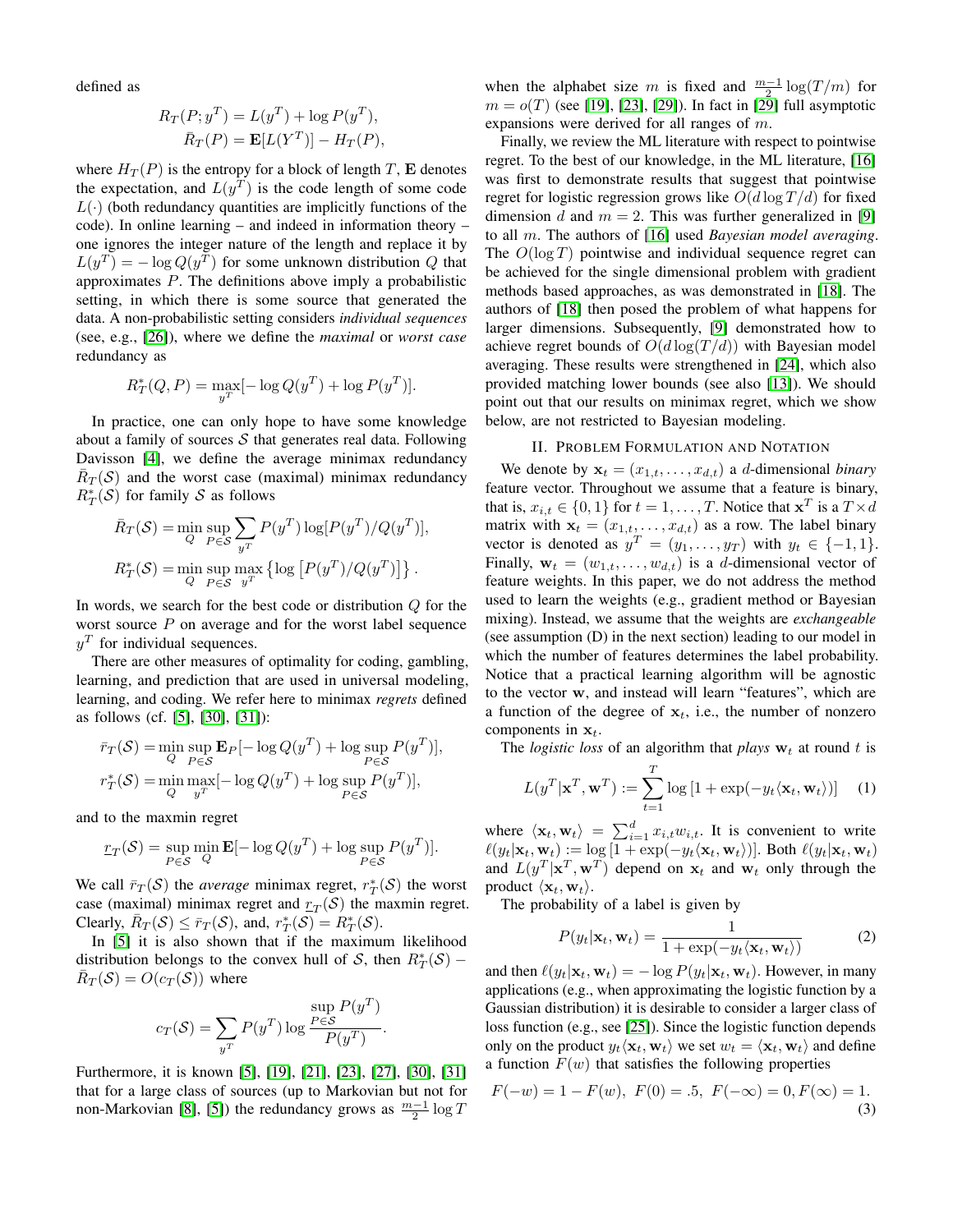For example, F could be the logistic function as defined in [\(2\)](#page-1-0) or the Gaussian Cumulative Distribution Function (CDF)  $F(y_t w_t) = \Phi(\sqrt{\pi/8}y_t w_t)$  as in [\[1\]](#page-5-24). Then, we can re-write [\(2\)](#page-1-0) as

$$
P(y_t|\mathbf{x}_t, \mathbf{w}_t) = F(y_t \langle \mathbf{x}_t, \mathbf{w}_t \rangle), \tag{4}
$$

$$
\ell(y_t|\mathbf{x}_t, \mathbf{w}_t) = -\log F(y_t \langle \mathbf{x}_t, \mathbf{w}_t \rangle). \tag{5}
$$

Finally, we observe that the goal of a learning algorithm is to find the best approximation  $Q(y_t|\mathbf{x}_t)$  of the unknown distribution  $P(y_t|\mathbf{x}_t, \mathbf{w}_t)$ . Therefore, we shall write  $\ell_Q(y_t|\mathbf{x}_t) =$  $-\log Q(y_t|\mathbf{x}_t)$ . Here, Q represents an algorithm that predicts  $y_t$ .

The *pointwise regret* is defined for individual sequences  $(y_t, \mathbf{x}_t)$  as in [\[11\]](#page-5-25), [\[9\]](#page-5-3), [\[24\]](#page-5-8)

$$
r(y^T, Q | \mathbf{x}^T) := \sum_{t=1}^T \ell_Q(y_t | \mathbf{x}_t) - \min_{\mathbf{w}} \sum_{t=1}^T \ell(y_t | \mathbf{x}_t, \mathbf{w})
$$

Thus

$$
r(y^T, Q | \mathbf{x}^T) = \log \frac{\sup_{\mathbf{w}} P(y^T | \mathbf{x}^T, \mathbf{w})}{Q(y^T | \mathbf{x}^T)}
$$
(6)

$$
= \log \frac{\sup_{\mathbf{w}} F(y^T \langle \mathbf{x}^T, \mathbf{w} \rangle)}{Q(y^T | \mathbf{x}^T)}.
$$
 (7)

The pointwise regret  $r(y^T, Q | \mathbf{x}^T)$  is a function of  $y^T$  and  $\mathbf{x}^T$ , so it depends on *individual* sequences. Furthermore, it depends on the algorithm, represented by  $Q(y^T|\mathbf{x}^T)$ . A better measure of online logistic regression performance should decouple the regret from the fluctuations of  $y<sup>T</sup>$  (but may still depend on the feature vector  $x^T$ ) and the learning algorithm Q. Following information-theoretic view as in [\[4\]](#page-5-16), [\[5\]](#page-5-2), [\[31\]](#page-5-13), we define the *maximal minimax regret* (conditioned on  $x^T$ ) as

$$
r_T^*(\mathbf{x}^T) := \inf_{Q} \max_{y^T} [r(y^T, Q | \mathbf{x}^T)].
$$
 (8)

Notice that this definition is over all possible learning algorithms represented by Q and therefore it constitutes a lower bound for a general regret over all algorithms.

Following [\[26\]](#page-5-1), [\[5\]](#page-5-2) we first find a more succinct representation of the maximal minimax regret. Namely,

$$
r_T^*(\mathbf{x}^T) = \min_{Q} \sup_{\mathbf{w}} \max_{y^T} (-\log Q(y^T | \mathbf{x}^T) + \log P(y^T | \mathbf{x}^T, \mathbf{w}))
$$
  
\n
$$
= \min_{Q} \max_{y^T} [\log P^*(y^T | \mathbf{x}^T) / Q(y^T | \mathbf{x}^t)]
$$
  
\n
$$
+ \log \sum_{y^T} \sup_{\mathbf{w}} P(y^T | \mathbf{x}^T, \mathbf{w})
$$
  
\n
$$
= \log \sum_{y^T} \sup_{\mathbf{w}} P(y^T | \mathbf{x}^T, \mathbf{w}) =: \log d_T(\mathbf{x}^T)
$$
 (9)

if we chose  $Q(y^T|\mathbf{x}^T) = P^*(y^T|\mathbf{x}^T)$  where

$$
P^*(y^T|\mathbf{x}^T) := \frac{\sup_{\mathbf{w}} P(y^T|\mathbf{x}^T, \mathbf{w})}{\sum_{v^T} \sup_{\mathbf{w}} P(v^T|\mathbf{x}^T, \mathbf{w})}
$$
(10)

is the *maximum-likelihood distribution*. The above sum is often called the Shtarkov sum; see [\[26\]](#page-5-1), [\[5\]](#page-5-2), [\[10\]](#page-5-26). Observe that for not optimal Q (i.e.,  $Q \neq P^*$ ) there will be extra  $O(1)$  term in the maximal minimax regret. We also write  $\sup_P P(y^T|\mathbf{x}^T, \mathbf{w})$ for  $\sup_{\mathbf{w}} P(y^T | \mathbf{x}^T, \mathbf{w}).$ 

In the next section in Theorem [2](#page-4-0) (see Theorem [4](#page-4-1) for nonbinary features) we precisely evaluate the above Shtarkov sum under additional assumption (D) (see [\(16\)](#page-3-0) below) in which we postulate that the label probability is a function of the number (degree) of active features. But first in Theorem [1](#page-3-1) below we show that such a regret with assumption (D) constitutes a lower bound for a general regret and arbitrary feature values.

Notice that  $r_T^*(\mathbf{x}^T)$  is still a function of the feature vector  $\mathbf{x}^T$ . To bypass this dependency, we define the *worst case maximal minimax*  $r_T^*$  as

$$
r_T^* = \max_{\mathbf{x}^T} \left[ \log \sum_{y^T} \sup_{\mathbf{w}} P(y^T | \mathbf{x}^T, \mathbf{w}) \right],\tag{11}
$$

that is,

$$
r_T^* = \max_{\mathbf{x}^T} \inf_{Q} \max_{y^T} [r(y^T | \mathbf{x}^T)].
$$

This worst case minimax regret is the closest to the minimax formulation of [\[20\]](#page-5-27).

We may also take a probabilistic view point and assume that the feature vector is a realization of a random sequence  $X<sup>T</sup>$ . This leads to the *average maximal minimax regret* defined as

$$
\bar{r}_T^* = \mathbf{E}_{\mathbf{X}^T} [r_T^*(\mathbf{X}^T)] = \mathbf{E}_{\mathbf{X}^T} [\log d_T(\mathbf{X}^T)]. \tag{12}
$$

In Theorem [2](#page-4-0) below we summarize our findings regarding the average maximal minimax regret for any learning algorithm Q and the sequence  $z^T = (y^T, \mathbf{x}^T)$ .

Finally, in the Bayesian modeling, the learning distribution is a mixture over w with a prior  $\rho(\mathbf{w})$  defined as

$$
Q(y^T|\mathbf{x}^T) := \int_{\mathbf{w}} \rho(\mathbf{w}) P(y^T|\mathbf{x}^T, \mathbf{w}) d\mathbf{w}.
$$

In this case, the pointwise regret becomes

<span id="page-2-1"></span>
$$
r(y^T, \rho | \mathbf{x}^T) = \log \frac{\sup_{\mathbf{w}} P(y^T | \mathbf{x}^T, \mathbf{w})}{Q(y^T | \mathbf{x}^T)}.
$$
 (13)

As in the worst case scenario, we can bypass dependency of  $x^T$  by taking the maximum over  $x^T$  or average over feature distribution. In Theorem [3](#page-4-3) below we present some precise results for this Bayesian regret.

## III. MAIN RESULTS

<span id="page-2-0"></span>Throughout this section, we assume that features are *binary*, that is either  $x_{i,t} = 1$  (active) or  $x_{i,t} = 0$ , unless stated otherwise. We consider two scenarios: in the *deterministic* case we assume that  $x^T$  is given, while in the *stochastic* case we assume that  $x^T$  is stochastically generated by some distribution. In both cases, we define  $T_j$  as the number of rounds t for which  $\sum_{i=1}^{d} x_{i,t} = j$ , that is, the number of feature vectors with exactly  $j$  active features. More formally,  $T_j = |\{t : \sum_{i=1}^d x_{i,t} = j\}|.$  Furthermore, by  $\alpha_j > 0$  we denote the fraction of  $x_t$  ( $t = 1, \ldots, T$ ) that has exactly j active features. Hence in the deterministic scenario  $\alpha_i = T_i/T > 0$ (i.e.,  $T_j > 0$ ) and  $T = T_1 + \cdots + T_d$ .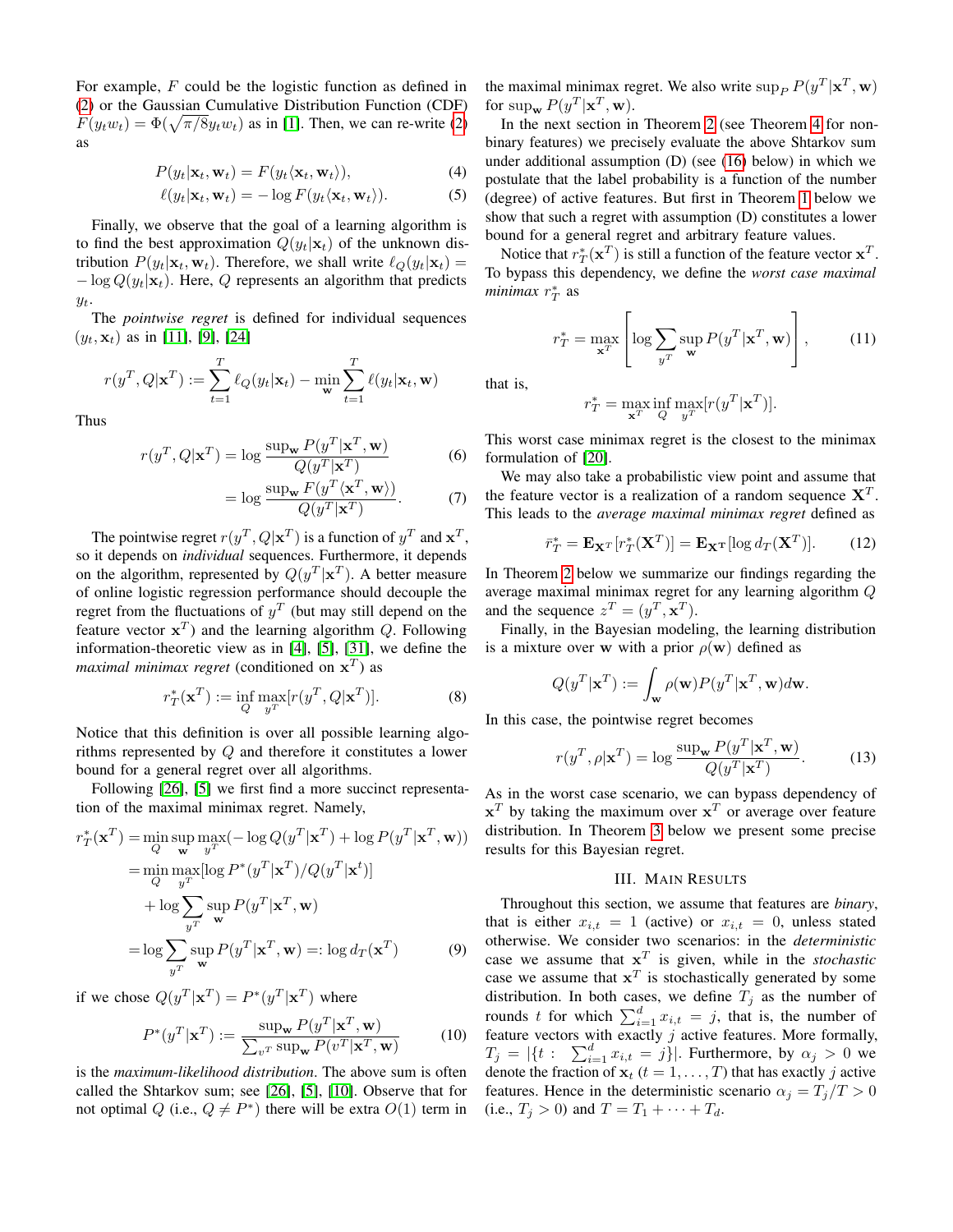In the the stochastic scenario we have

$$
\alpha_j := P\left(\sum_{i=1}^d x_{i,t} = j\right) \tag{14}
$$

as the probability that exactly  $j$  features are equal to 1. In particular, if we assume that  $\mathbf{x}_t = (x_{1,t}, \dots, x_{d,t})$  is distributed as the binomial $(d, p)$  where  $P(x_{i,t} = 1) = p$ , then for all  $i \in [d]$  and all t.

$$
\alpha_j := P\left(\sum_{i=1}^d x_{i,t} = j\right) = \binom{d}{j} p^j (1-p)^{d-j}.
$$
 (15)

Furthermore, in the stochastic scenario,  $(T_1, \ldots, T_d)$  are random variables distributed as the multinomial  $(T, \alpha_1, \ldots, \alpha_d)$ , that is,

$$
P(T_1, \ldots, T_d) = \binom{T}{T_1, \ldots, T_d} \alpha_1^{T_1} \cdots \alpha_d^{T_d}
$$

where  $T = T_1 + \cdots + T_d$ .

We now introduce the main assumption about  $w<sup>T</sup>$  that converts the problem from d-dimensional into one that depends only on the degree distribution (i.e., number of active features of  $\mathbf{x}^T$ ). We will assume that  $\mathbf{w}_t = (w_{1,t}, \dots, w_{d,t})$  generated according to a prior distribution are *exchangeable*. This defines our model in which the number (or degree) of occurring features determines the label probability. More precisely,

(D) For every k tuple  $(j_1, \ldots, j_k) \in \{1, \ldots, d\}$  and all  $1 \leq$  $t < s \leq T$  we have

<span id="page-3-0"></span>
$$
w^{(k)} := w_{1,t} + \dots + w_{k,t} \stackrel{d}{=} w_{j_1,s} + \dots + w_{j_k,s} \quad (16)
$$

where  $\frac{d}{ }$  means equal "in distribution". In other words, the sum of  $k$  weights (those weights that have the corresponding features  $x_{i,t} = 1$ ) for any time t has the same distributions that we denote as  $w^{(k)} := w_{1,t} + \cdots + w_{k,t}$ .

Observe that assumption (D) holds if all weights are *identically and independently distributed* (i.i.d.). Indeed, if say a weight distribution is W, then  $w_{1,t} + \cdots + w_{k,t} \stackrel{d}{=} W \star \cdots \star W$ for all t where  $\star$  denotes convolution.

Assumption (D) reformulates the problem w.r.t. the degree distribution of the feature vector. Define  $1(\mathbf{x}_t) := \sum_{i=1}^d x_{i,t}$  as the number of 1's in  $\mathbf{x}_t$ . Then, all probabilities  $P(y_t|1(\mathbf{x}_t) = k)$ for a given  $k$  are equal, and we denote them as

$$
\theta_k(y_t) := P(y_t | \mathbf{1}(\mathbf{x}_t) = k) = F(y_t w^{(k)}).
$$

We can view the above as a change of measure from w to  $\theta$ . Finally let  $\theta_k := \theta(y_t = 1) = F(w^{(k)})$ . Then

$$
P(y^T|\mathbf{x}^T,\boldsymbol{\theta}) = \prod_{j=1}^d \theta_j^{k_j} (1-\theta_j)^{T_j-k_j}
$$
 (17)

where  $T_1 + \cdots + T_d = T$  and  $k_j$  is the number of  $y_t = 1$ among  $T_i$  with j active features.

Next, to estimate the maximal minimax regret, we need to compute

$$
\sup_{\boldsymbol{\theta}} P(y^T | \mathbf{x}^T, \boldsymbol{\theta}) = \sup_{P} P(y^T | \mathbf{x}^T, \boldsymbol{\theta})
$$

which actually becomes

<span id="page-3-2"></span>
$$
\sup_{\theta} P(y^T | \mathbf{x}^T, \theta) = \prod_{j=1}^d \left(\frac{k_j}{T_j}\right)^{k_j} \left(\frac{T_j - k_j}{T_j}\right)^{T_j - k_j}.
$$
 (18)

This leads to the following Shtarkov sum

$$
d_T(\mathbf{x}^T) = \sum_{k_1=0}^{T_1} {T_1 \choose k_1} \left(\frac{k_1}{T_1}\right)^{k_1} \left(\frac{T_1 - k_1}{T_1}\right)^{T_1 - k_1} \cdots (19)
$$

$$
\cdots \sum_{k_d=0}^{T_d} \left(\frac{k_d}{T_d}\right)^{k_d} \left(\frac{T_d - k_d}{T_d}\right)^{T_d - k_d}.
$$

This is a sophisticated sum to evaluate but we use analytic combinatorics to asymptotically evaluate it (see [\[28\]](#page-5-15), [\[29\]](#page-5-11)).

#### *A. Lower Bound*

The model just introduced with assumption (D) has another interesting and useful property. It turns out that it constitutes a lower bound for the standard minimax regret  $r_T^*(\tilde{\mathbf{x}}^T)$  with general feature vector  $\tilde{\mathbf{x}}^T$ . We compare it to the minimax regret  $r_T^*(\mathbf{x}^T)$  defined above under the assumption (D) with binary features  $\mathbf{x}^T \in \{0, 1\}^T$ .

<span id="page-3-1"></span>**Theorem 1.** The minimax regret  $r^*(\mathbf{x}^T)$  with binary features *under assumption (D) constitutes a lower bound for a general* maximal minimax regret with features values in  $\tilde{\mathbf{x}}^T$ , that is

$$
r_T^*(\tilde{\mathbf{x}}^T) \ge r_T^*(\mathbf{x}^T). \tag{20}
$$

*The regret*  $r_T^*(\mathbf{x}^T)$  *is precisely estimated in Theorems* [2](#page-4-0) *and* [4.](#page-4-1)

*Proof.* In a general case, the probability  $P(y^T | \tilde{\mathbf{x}}^T, \mathbf{w})$  is a complicated product of probabilities that depend not only on how many active features there are but also on what these features are. Let us group all probabilities in which there is exactly one active feature under  $\theta_{1,t}(y_t|\tilde{\mathbf{x}}^t)$ , two active features under  $\theta_{2,t}(y_t|\tilde{\mathbf{x}}^t)$ , and so on until all active features under  $\theta_{d,t}(y_t|\tilde{\mathbf{x}}^t)$ . Now, to lower bound  $\sup_P P(y^T|\tilde{\mathbf{x}}^T, \mathbf{w})$  we choose particular values for  $\theta_{j,t}(y_t|\tilde{\mathbf{x}}^t)$  for each j. Namely, we set

$$
\theta_{j,t}(y_t|\tilde{\mathbf{x}}^t) = \frac{k_j}{T_j}
$$

where, as before,  $k_i$  is the number of  $y_t = 1$  among  $T_i$  that have  $j$  active features. But then the (log of) Shtarkov sum, and hence the maximal minimax regret becomes exactly  $r_T^*(\tilde{\mathbf{x}}^T)$ under our model (D). This completes the proof.  $\Box$ 

## *B. Precise Regret for Binary Labels*

We now go back to the regret with binary features satisfying assumption (D). Using analytic combinatorics [\[28\]](#page-5-15) and binomial sum asymptotics [\[14\]](#page-5-28), [\[6\]](#page-5-29), we can prove the following result regarding the asymptotic expansion of the average and worst case minimax regret under assumption (D).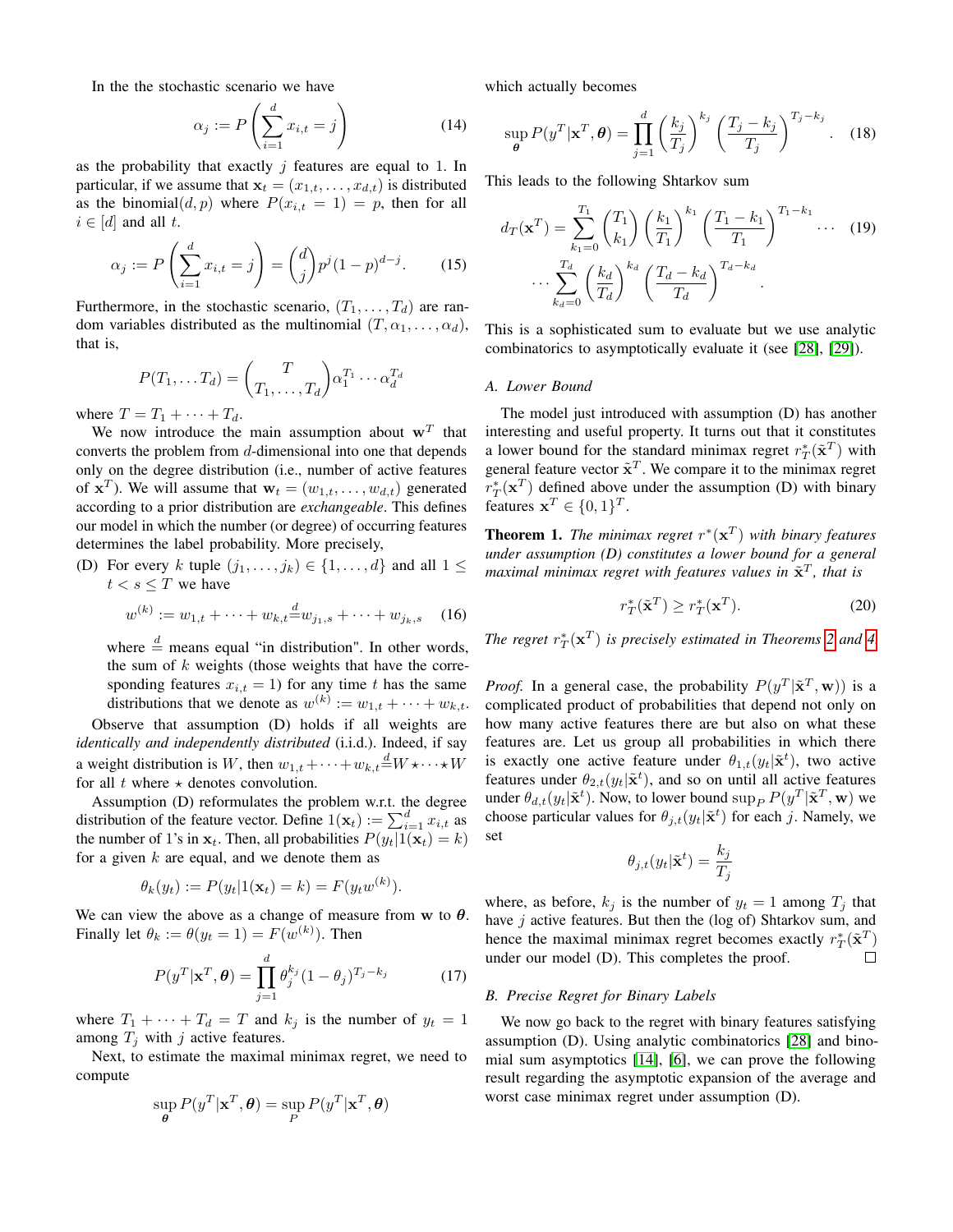<span id="page-4-0"></span>Theorem 2. *Under assumption (D) for any function* F *satis-*√ *fying [\(3\)](#page-1-1), the average maximal minimax regret for*  $d = o(\sqrt{T})$ *is given by*

$$
\bar{r}_T^* = \frac{d}{2}\log(T) + \frac{1}{2}\log(\alpha_1 \cdots \alpha_d) + \frac{d}{2}\log(\pi/2) + O(d/\sqrt{T})
$$
\n(21)

*and its worst case minimax regret (maximum over* x <sup>T</sup> *or in this case*  $(T_1, \ldots, T_d)$  *is* 

$$
r_T^* = \frac{d}{2}\log\left(\frac{T}{d}\right) + \frac{d}{2}\log(\pi/2) + O(d/\sqrt{T})\tag{22}
$$

*for large* T*.*

Let us now present results for the Bayesian pointwise regret as defined in [\(13\)](#page-2-1) which becomes

$$
r(y^T, \rho | \mathbf{x}^T) = \log \frac{\sup_{\theta_1, \dots, \theta_d} \prod_{j=1}^d \theta_j^{k_j} (1 - \theta_j)^{T_j - k_j}}{\int_{\theta} \rho(\theta) \prod_{j=1}^d \theta_j^{k_j} (1 - \theta_j)^{T_j - k_j}}.
$$
 (23)

By [\(18\)](#page-3-2) we can re-write it as (with  $T_i > 0$ )

$$
r(y^T, \rho | \mathbf{x}^T) = \log \frac{\prod_{j=1}^d \left(\frac{k_j}{T_j}\right)^{k_j} \left(\frac{T_j - k_j}{T_j}\right)^{T_j - k_j}}{\int_{\theta} \rho(\theta) \prod_{j=1}^d \theta_j^{k_j} (1 - \theta_j)^{T_j - k_j}}.
$$
 (24)

Using Stirling's approximation, Dirichlet distribution, binomial sum asymptotics [\[3\]](#page-5-30), [\[6\]](#page-5-29), [\[14\]](#page-5-28) and analytic combinatorics [\[28\]](#page-5-15) we prove the following results.

<span id="page-4-3"></span>Theorem 3. *For the Bayesian setting with Jeffrey's prior presented under assumption (D) for any function* F *satisfying [\(3\)](#page-1-1), the pointwise regret in the deterministic setting becomes*

$$
r(y^T | \mathbf{x}^T) = \frac{1}{2} \log(T_1 \cdots T_d) + \frac{d}{2} \log(\pi/2) + O(1/T) \tag{25}
$$

*for large*  $T_i$  *and*  $k_i$ *. The average pointwise regret is* 

$$
\mathbf{E}_{\mathbf{x}}[r(y^T|\mathbf{x}^T] = \frac{d}{2}\log T + \frac{1}{2}\log(\alpha_1 \cdots \alpha_d) \qquad (26)
$$

$$
+ \frac{d}{2}\log(\pi/2) + O(d/T)
$$

*for large*  $T$  *with*  $\alpha_i > 0$ *.* 

## *C. Regret for Non-binary Labels*

We briefly discuss how to extend our results to non-binary labels, say, label alphabet  $Y$  of size m. Following [\[9\]](#page-5-3) we need to extend the weight vector to the weight matrix  $W =$  $[\mathbf{w}_1, \dots, \mathbf{w}_{m-1}]$  such that  $\mathbf{w}_i = (w_{1,i}, \dots, w_{d,i})$ . Then the multinomial logistic function known also as *softmax function* is defined as

$$
P(y_t = \ell | \mathbf{x}_t, \mathbf{W}_t) = \frac{e^{\langle \mathbf{x}_t, \mathbf{w}_{t,\ell} \rangle}}{\sum_{k=1}^m e^{\langle \mathbf{x}_t, \mathbf{w}_{t,k} \rangle}}
$$
(27)

for  $\ell = 0, 1, \ldots, m - 1$ . Also, as before we define

$$
\theta_{k,\ell}(y_t) := P(y_t = \ell | 1(\mathbf{x}_t) = k, \mathbf{W})
$$

leading to

$$
P(y^T|\mathbf{x}^T,\boldsymbol{\theta}) = \prod_{j=1}^d \prod_{\ell=1}^m \theta_{j,\ell}^{k_{j,\ell}}
$$
 (28)

where  $k_{j,\ell}$  is the number labels equal to  $\ell$  among  $T_j$ .

Following the footsteps of our analysis for the binary labels we arrive at the following generalization of Theorem [2.](#page-4-0)

<span id="page-4-1"></span>Theorem 4. *Under assumption (D) for any function* F *satisfying* [\(3\)](#page-1-1) the average maximal minimax regret for  $m = O(1)$ *and*  $d = o(\sqrt{T})$  *becomes* 

$$
\bar{r}_T^* = \frac{d(m-1)}{2} \log(T/2) + \frac{(m-1)d}{2} \log(\alpha_1 \cdots \alpha_d) +
$$

$$
+ \frac{d}{2} \log(\pi/\Gamma^2(m/2)) + O(d/\sqrt{T}) \tag{29}
$$

(with  $\Gamma(x)$  being the Euler gamma function) while for  $dm^{3/2} =$  $o(\sqrt{T})$  we find

$$
\bar{r}_T^* = \frac{d(m-1)}{2} \log(T/m) + \frac{(m-1)d}{2} \log(\alpha_1 \cdots \alpha_d) + \frac{md}{2} \log e + O(dm^{3/2}/\sqrt{T}).
$$
\n(30)

*Furthermore, the worst case maximal minimax for*  $dm^{3/2} =$  $o(\sqrt{T})$  *is* 

$$
r_T^* = \frac{d(m-1)}{2}\log(T/(dm)) + \frac{md}{2}\log e + O(dm^{3/2}/\sqrt{T})
$$
\n(31)

*for large* T*.*

Finally, we go back to the lower bound discussed in Theorem [1.](#page-3-1) We compare the pointwise regret  $r_T(y^T, Q | \tilde{\mathbf{x}}^T)$ ; with general feature  $\tilde{\mathbf{x}}^T$ , to that in Theorem [4;](#page-4-1) the worst case minimax regret  $r_T^*$  (maximized over  $\mathbf{x}^T \in \{0, 1\}^T$ ). We conclude the following general lower bound.

<span id="page-4-2"></span>Corollary 1. *Consider a general pointwise regret*  $rr(y^T, Q | \tilde{\mathbf{x}}^T)$  *for any algorithm/ distribution Q and general* feature values. The following holds for  $dm^{3/2} = o(\sqrt{T})$ 

$$
\max_{\left(\tilde{\mathbf{x}}^T, y^T\right)} r_T(y^T, Q | \tilde{\mathbf{x}}^T) \ge \frac{d(m-1)}{2} \log(T/(dm)) \tag{32}
$$
\n
$$
+ \frac{md}{2} \log e + O(dm^{3/2}/\sqrt{T})
$$

*for large* T*.*

#### IV. CONCLUSION

We described a logistic regression problem in which the label probability is determined by the degree of existence of features in an example, instead of by the actual features. Online regret for this problem, while interesting by itself for applications such as graph models, and specifically for social networks, can also be used to bridge well established results from the universal compression literature to the study of regret in machine learning. We demonstrated that for this novel problem we can precisely compute various variants of the regret, showing logarithmic regret, which linearly increases with the dimensionality. The precise regret for this problem by itself serves as a *general lower bound* for the regret of standard logistic regression. This connection opens up a large range of possibilities to apply established theory in the study of universal compression redundancy to studying regret for online learning problems.